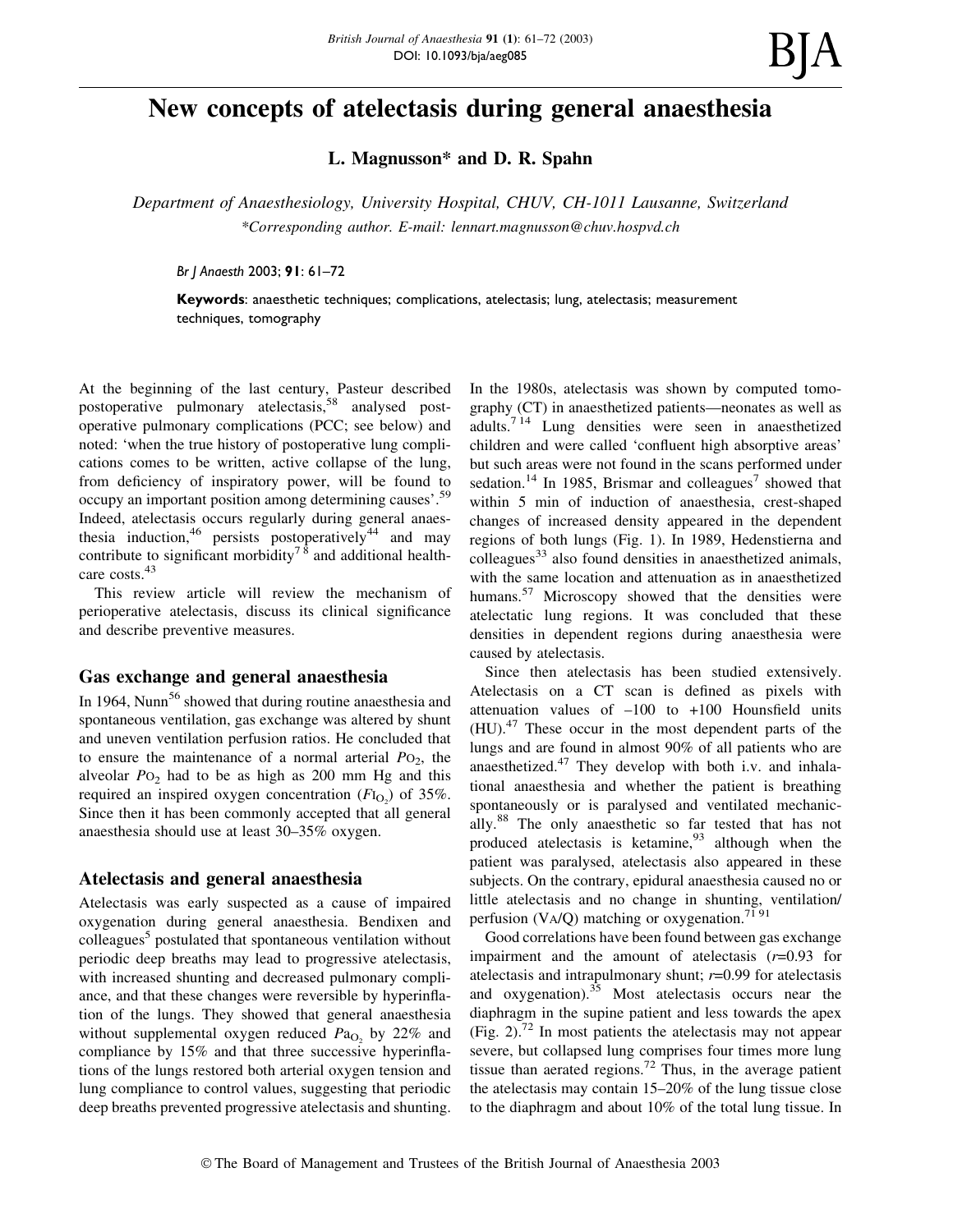

Fig 1 Examples of CT scans of a patient with healthy lungs, before and after induction of anaesthesia. The CT slices are 1 cm above the level of the right diaphragm. Arrows indicate lung densities, thought to represent atelectasis (from Rusca and colleagues<sup>84</sup>).



Fig 2 Two-dimensional representation of a volume image from an anaesthetized subject. The surface of the lung is shown in shades of grey and atelectasis is shown in white. The anteroposterior view (top) shows the right and left lungs, with a visible cardiac shadow (arrow). The lateral view (bottom) shows the atelectatic regions in the most dependent lung (from Warner and colleagues<sup>98</sup>).

extreme cases almost half the lung can be collapsed during anaesthesia, before any surgery has taken place or commonly after cardiac surgery!<sup>90</sup> Atelectasis can persist for two days after major surgery<sup>45</sup> but disappears within 24 h after laparoscopy in non-obese subjects.<sup>19</sup>

After cardiac surgery with cardiopulmonary bypass (CPB) atelectasis is more prominent than after other forms of surgery, even thoracotomies. In an animal model, extensive atelectasis was seen 1 h after CPB, which was well correlated with intrapulmonary shunt.<sup>49</sup> In man, prominent atelectasis in the dorsal part of the lungs has been found on the first day after cardiac surgery.<sup>90</sup>

## Measurement of atelectasis

Atelectasis is not seen on conventional chest radiograph unless it becomes massive.<sup>47</sup> Since 1980, atelectasis has been examined by CT scanning in awake<sup>32</sup> or anaesthetized lung-healthy patients,  $29^{32}$  33  $47$  in the extremes of age (paediatric populations<sup>43 86 87</sup> and patients over 80 years of age<sup>30</sup>), in morbidly obese patients,<sup>19 89</sup> in patients with chronic obstructive lung disease,<sup>31</sup> smokers,<sup>89</sup> and in patients with adult respiratory distress syndrome (ARDS).<sup>65</sup>

The CT scan method starts with a frontal scoutview of the chest to define the borders of the lungs and to guide the settings for subsequent scans. One or more transverse CT scans are then made. To avoid excessive radiation, if successive examinations are planned, only one or two transverse slices are done. If only one CT scan is to be done then the whole lung can be studied. This shows a limitation of the method, because a single level may not reflect the entire lung. The level most often used is 1 cm above the right diaphragm, equivalent to the interventricular septum (Fig. 1). This level appears to be the best compromise between the most affected bases of the lungs and the less affected apex<sup>778</sup> and the amount of atelectasis measured at this level correlates well with gas exchange impairment.<sup>6 55 71</sup>

The images are analysed by computer. The entire right and left lungs can be selected as a region of interest by drawing the external boundaries of the lungs at the inside of the ribs and the internal boundaries along the mediastinal organs. The total area of the lungs is measured by including pixels with density values between  $-1000$  and  $+100$  HU (Fig. 3). Densities considered to indicate atelectasis are identified in dependent lung regions and outlined manually. Atelectasis is then calculated by including all pixels within these regions with HU between  $-100$  and  $+100$ . Manual delineation of atelectasis has only a small bias compared with computerized evaluation.<sup>47</sup>

With this technique, the partial volume effect may interfere with the measurement of atelectasis. $17$  Dense tissue adjacent to the lung can influence the average slice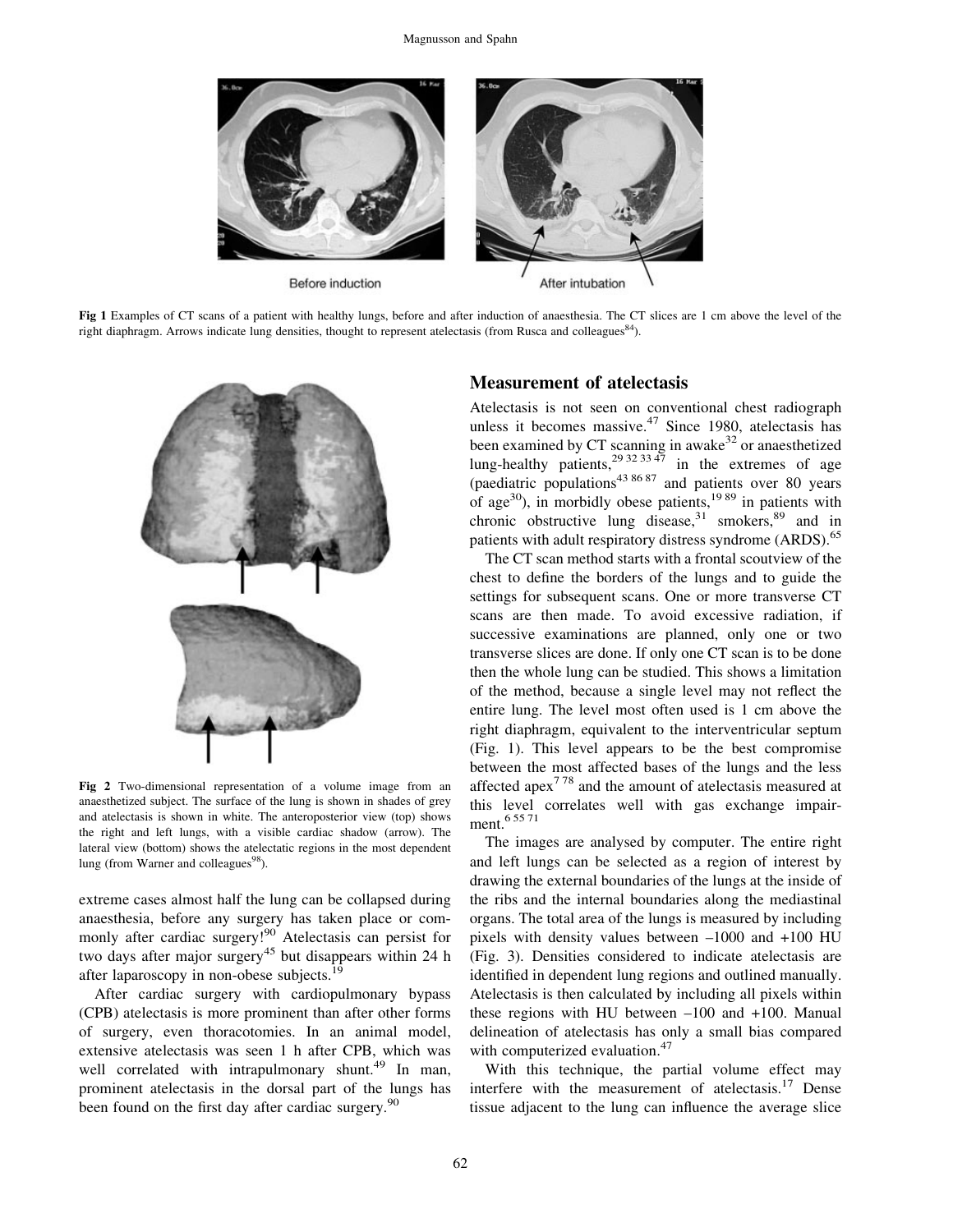

Fig 3 Measurement of atelectatic surface by CT of the lung at the level of the interventricular septum and corresponding histograms. The total lung surface has densities between -1000 and +100 HU. Atelectatic lung surface has densities between -100 and +100 HU (from Benoît and colleagues<sup>6</sup>).

density because of the limited spatial resolution of the system. The same pixel may contain both lung tissue and some adjacent dense tissue. This is called the partial volume effect and it becomes greater when the overall area of the lung is small. Therefore, this effect will be reduced on CT scans taken 1 cm above the right diaphragm where the lung area is great. Moreover, when studies are made of repeated CT scans, this systematic error should not interfere with changes seen over time.

Dependent lung densities have been shown to be atelectasis.<sup>33,47</sup> Nevertheless, blood is a component of lung tissue and has nearly the same density as atelectasis. Therefore, variations in the amount of blood during a study may alter or even explain dependent lung densities. $17$ Variation in the amount of blood in a dependent lung region may occur with variation in intrathoracic pressure. However, basal densities are found during anaesthesia with stable intrathoracic pressure when  $F_{\text{I}_\text{O}_2}$  is increased and thus cannot be explained only by variations in blood content.<sup>81</sup> In addition, no densities appear when pressure is changed while low oxygen concentration is used, suggesting that the amount of blood plays only a marginal role in appearance of dependent lung densities during general anaesthesia and that these densities even in human patients are atelectasis.

In most studies, dependent lung densities are called atelectasis. It would be better to be more descriptive and use the description lung densities in the title, summary and results, and only explain in the discussion that these densities are probably caused by atelectasis. Nevertheless, in this review lung densities will be considered as atelectasis.

## Causes of atelectasis formation during general anaesthesia

Pulmonary atelectasis may be caused by a variety of factors, which have been classified into three basic mechanisms. Compression atelectasis occurs when the transmural pressure distending the alveolus is reduced. Absorption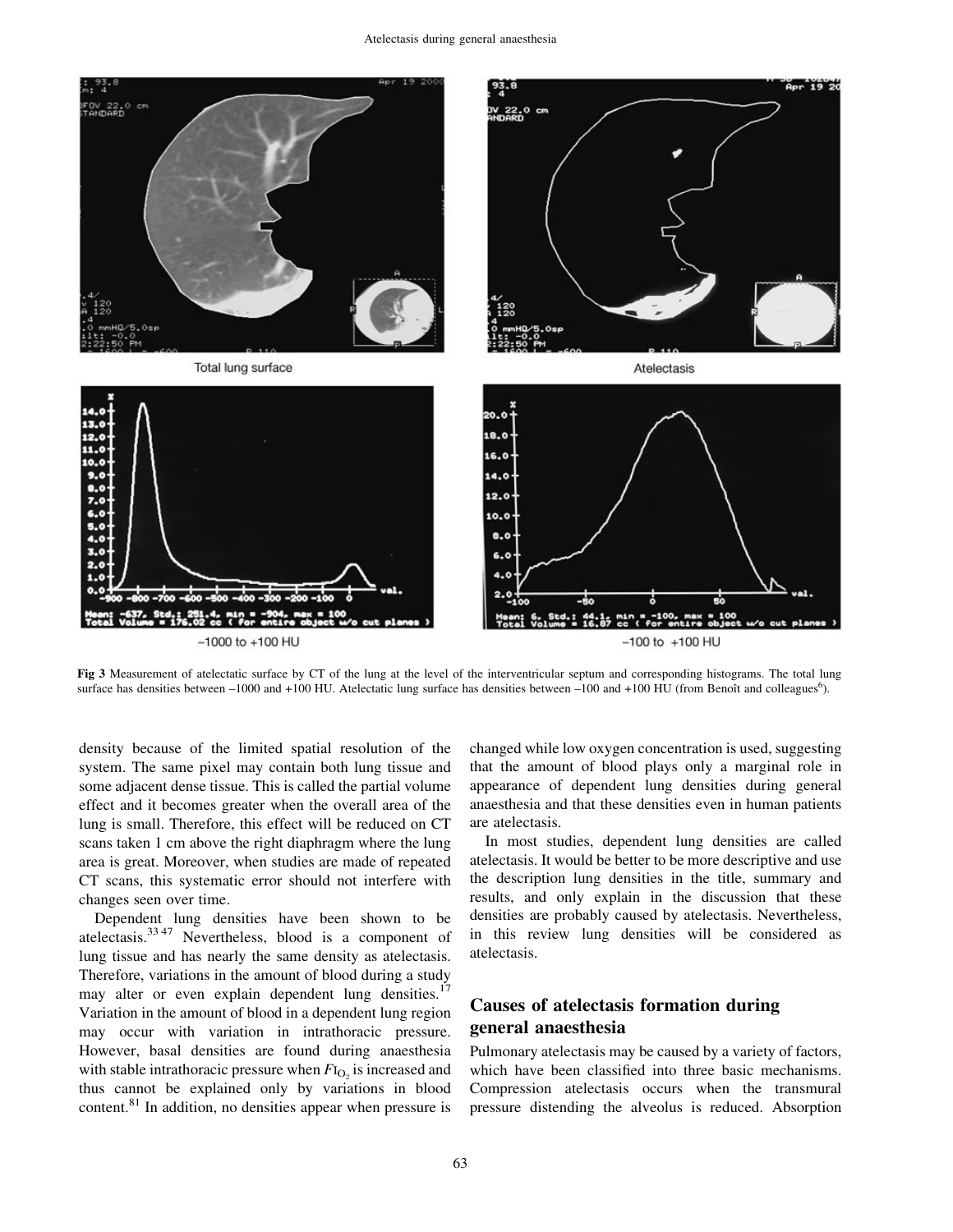

Fig 4 Diagram of a midsagittal section of the thorax while awake (solid lines) and while anaesthetized (dashed lines). Note the alteration in the position of the diaphragm (cephalad motion in the dependent portion; from Warner and colleagues<sup>98</sup>).

atelectasis occurs when less gas enters the alveolus than is removed by uptake by the blood. Loss-of-surfactant atelectasis occurs when the surface tension of an alveolus increases because of reduced surfactant action. Any of these factors may contribute to atelectasis during anaesthesia and the postoperative period.

#### Compression atelectasis

The rapid formation of atelectasis on induction of anaesthesia, being detectable as soon as CT scans can be made, and the fast reappearance after discontinuation of PEEP suggested that the atelectasis was caused by compression of lung tissue rather than by resorption of gas behind occluded airways.<sup>7</sup> The finding that atelectasis could be reduced by phrenic nerve stimulation<sup>34</sup> provided further support to this hypothesis, as did the absence of atelectasis during ketamine anaesthesia.<sup>93</sup> The latter two studies may indicate that loss of inspiratory muscle tone is an important factor in atelectasis formation. It may thus be that the greater abdominal pressure is more easily transmitted into the thoracic cavity when the diaphragm has a reduced tone or is paralysed, as during anaesthesia. The classic study by Froese and Bryan<sup>22</sup> showed that diaphragm motion in spontaneously breathing normal volunteers is changed when the volunteers are paralysed with neuromuscular blocking agents. The authors concluded that in the supine position during spontaneous ventilation, the dependent part of the diaphragm had the greatest displacement. However, after neuromuscular block and positive pressure ventilation, exactly the opposite was seen: the non-dependent part had the greatest displacement. Also, Krayer and colleagues, $41$ using CT scans, found altered diaphragmatic motion during general anaesthesia and mechanical ventilation. In addition, Warner and colleagues<sup>98</sup> found alterations in the endexpiratory position of chest wall structures during general anaesthesia (Fig. 4), and Reber and colleagues<sup>74</sup> showed that general anaesthesia induced a cephalad displacement of the most dorsal part of the diaphragm.



Fig 5 Time to collapse of an unventilated lung compartment. Pre $O_2=3$ min of preoxygenation. The inert gas breathed after induction was either nitrogen or nitrous oxide. Collapse occurred more quickly after preoxygenation. The greater the inspired oxygen fraction after induction, the faster the collapse. Time to collapse is largely independent of whether the inspired gas mixture after induction contains nitrogen or nitrous oxide (from Joyce and colleagues $^{38}$ ).

Thus, compression atelectasis occurs during general anaesthesia and is caused by chest geometry and diaphragm position and motion.

#### Absorption atelectasis

Absorption atelectasis can occur by two mechanisms. The first mechanism is complete airway occlusion, which creates a pocket of trapped gas in the distal lung unit. The pressure in the pocket initially is close to atmospheric pressure. Mixed venous blood continues to perfuse the pocket, and since the sum of the gas partial pressures in the mixed venous blood is subatmospheric, gas uptake from the pocket by the blood continues and the pocket collapses.<sup>46</sup> The rate of absorption of gas from an unventilated lung area increases with an increasing  $F_{\text{IQ}_2}$  (Fig. 5).<sup>37</sup>

The second mechanism is when the inspired VA/Q ratio is less than a critical value. If the inspired VA/Q ratio of a lung unit is reduced, a point is reached where the rate at which inspired gas entering the alveolus is exactly balanced by gas uptake from the alveolus into the blood. This point is known as the critical  $VA/Q$  ratio.<sup>15</sup> If the inspired  $VA/Q$  ratio is less than this, the lung unit will collapse. This is likely when  $F_{\text{I}_\text{O}_2}$ is high and the gas uptake is large. Conversely, a reduction in the amount of atelectasis is seen when lower concentrations of oxygen are used at induction,  $7383$  during maintenance of general anaesthesia,<sup>80</sup> or just before extubation.<sup>6</sup>

## Loss-of-surfactant atelectasis

Recurrence of atelectasis within 5 min after a vital capacity manoeuvre (VCM; see below) at  $F_{\text{IQ}} = 1.0^{81}$  or immediately after removal of PEEP at  $F_{\text{I}_\text{O}_2}$ =0.4<sup>735</sup> suggests an instability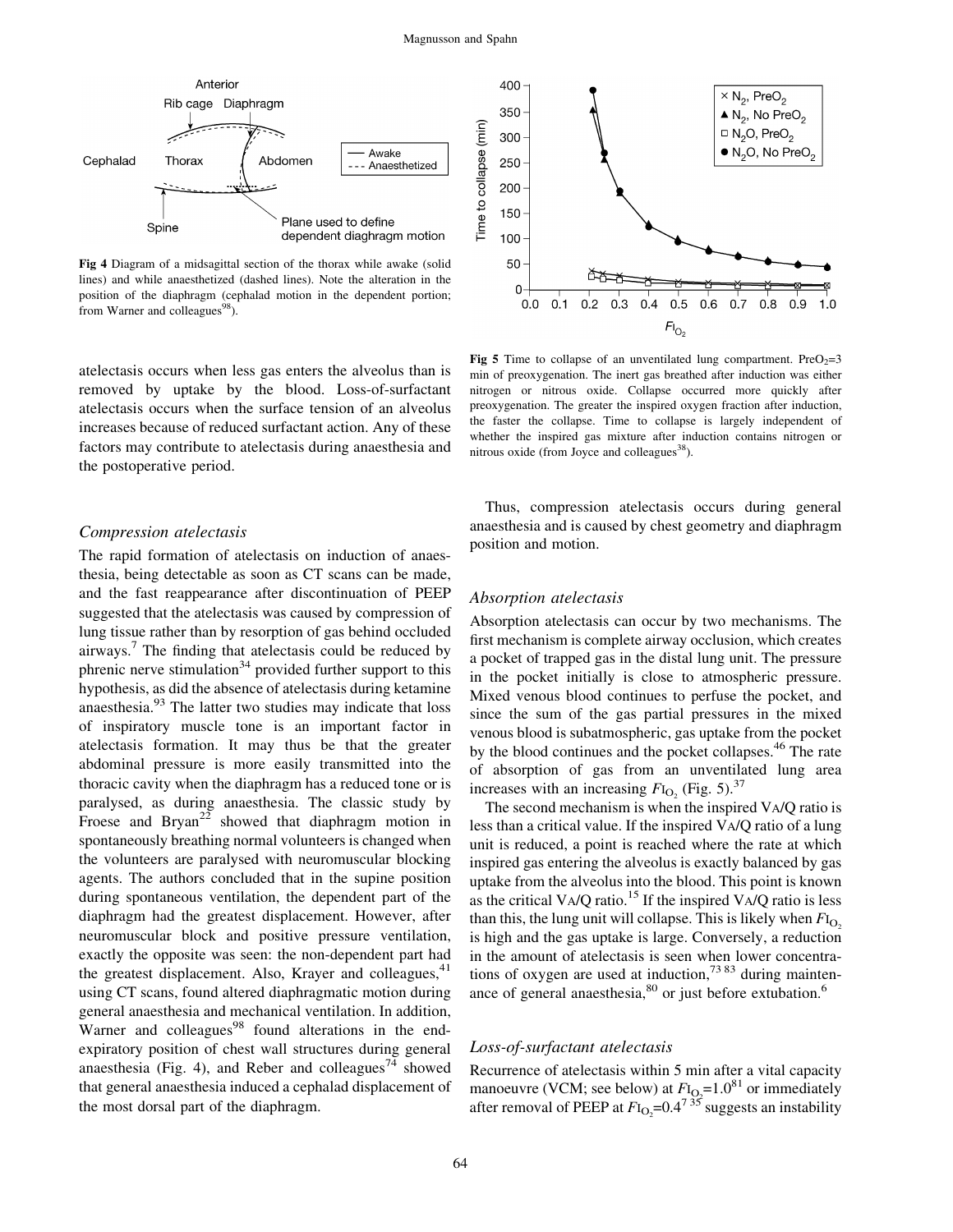in the alveoli that have been collapsed. It is possible that atelectasis, once formed, impedes surfactant function so that such a region is prone to collapse again after having been reopened. A VCM may promote surfactant production or release, and distribution of surfactant over the alveolar surface may cause a longer lasting protection against new collapse.<sup>50</sup> Indeed, it has been shown that large gasps increase the proportion of active forms of alveolar surfactant.<sup>58</sup>

In summary, all three mechanisms (compression, absorption and loss of surfactant) may contribute to atelectasis formation during general anaesthesia. Absorption and compression are the two mechanisms most implicated in perioperative atelectasis formation. Indeed, Rothen and  $\text{colle}$ eagues $^{80}$  have shown that intrapulmonary shunt is correlated to the amount of atelectasis and that poorly ventilated lung units (`low VA/Q') are correlated with airway closure measured by the difference in closing volume and expiratory reserve volume (CV-ERV). There is no correlation between CV-ERV and atelectasis. Taken together, the amount of atelectasis and airway closure may explain 75% of the deterioration in gas exchange seen during general anaesthesia.

## Factors influencing atelectasis formation

#### Fraction of inspired oxygen

High oxygen concentration has often been associated with atelectasis formation. When an  $F_{\text{I}_\text{O}_2}$  of 1.0 is used after a VCM, atelectasis recurs within 5 min. $81$  On the other hand, when 40% oxygen is used, atelectasis will not recur for at least 40 min.<sup>7981</sup> In order to avoid atelectasis formation, lower oxygen concentration has been used during induction of general anaesthesia. With 100% oxygen, shunt increased from 0.3% to 6.5%, with atelectasis formation corresponding to an area of 8.0 cm<sup>2</sup>. With 30% oxygen, shunt increased to only 2.1%, with minimal atelectasis  $(0.2 \text{ cm}^2)$ .<sup>83</sup> Without any preoxygenation, no atelectasis was seen directly after induction, but when  $F_{I_{O_2}}$  was increased to 1.0 before intubation, atelectasis appeared.<sup>73 82</sup> Moreover, increasing  $F_{\text{Io}_2}$  at the end of surgery to 1.0 before extubation will also favour atelectasis formation, persisting in the postoperative period.<sup>6</sup> These results suggest that the composition of inspired gas is important in atelectasis formation during general anaesthesia. A smaller  $F_{\text{I}_\text{O}2}$  may increase the risk of hypoxaemia if airway management is difficult, and therefore the use of lower  $F_{\text{I}_\text{O}_2}$  at induction of anaestheisa has not been recommended. Moreover, the standard use of 30-40% oxygen during general anaesthesia has been challenged recently. Using 80% oxygen compared with 30% reduces the incidence of postoperative nausea and vomiting from 30% to  $17\%^{27}$  and ondansetron is no more effective than supplemental oxygen in preventing postoperative nausea and vomiting.<sup>25</sup> It has also been shown that 80% oxygen as compared with 30% oxygen during general anaesthesia

augments antimicrobial and pro-inflammatory responses in alveolar macrophages.<sup>40</sup> Increased antimicrobial function may be beneficial for pulmonary defence. Perhaps even more importantly, use of high oxygen concentrations  $(FI_{\text{O}_2} = 0.8)$  during colorectal resection halved the incidence of surgical wound infection compared with an  $F_{\text{I}_\text{O}$  of 0.3.<sup>26</sup> The cost of supplemental oxygen is trivial, so the use of 80% oxygen may be an economical way to reduce postoperative infections.

Akca and colleagues<sup>2</sup> found that the use of 80% rather than 30% oxygen for colon resection did not affect the incidence and severity of atelectasis or gas exchange efficiency. Preoxygenation with 80% oxygen is associated with only 0.8% of atelectasis directly after intubation, compared with 6.8% following preoxygenation with 100% oxygen. However, the time to reach 90% oxygen saturation during apnoea is decreased by more than 1 min compared with 100% oxygen (307 s vs 391 s, respectively).<sup>18</sup>

Such studies suggest that an  $F_{1<sub>O</sub>}$  of 0.8 may offer advantages during general anaesthesia despite the potential effect on atelectasis formation, particularly since when PEEP is used after a VCM, atelectasis does not recur despite the use of  $100\%$  oxygen.<sup>55</sup>

#### **Obesity**

In 1987, Strandberg and colleagues<sup>89</sup> found a weak correlation  $(r=0.34)$  between obesity [calculated by Broca's index: weight  $(kg)/(height (cm) -100)$ ] and the area of lung densities seen directly after induction of anaesthesia. More recently, it has been shown that during general anaesthesia, morbidly obese patients had more atelectasis than non-obese patients. Atelectasis persisted for at least 24 h in morbidly obese patients whereas it disappeared in the non-obese  $(Fig. 6)$ .<sup>19</sup> Functional residual capacity (FRC) is lower in morbidly obese patients, the alveolar-arterial oxygenation gradient  $(A-aD_0)$  is increased and intra-abdominal pressure is higher. $62-64$  The different mechanics of the respiratory system and the hypoxia found in the morbidly obese patients are largely explained by a reduction in lung volume by increased intraabdominal pressure.<sup>62</sup> When PEEP was applied, respiratory function improved in morbidly obese patients but not in non-obese patients,<sup>66</sup> and the reverse Trendelenburg position improves oxygenation and lung mechanics in morbidly obese patients.<sup>67</sup>

In morbidly obese patients, avoiding atelectasis formation may be particularly difficult but at the same time particularly important.

#### Chronic obstructive pulmonary disease

In contrast, patients with chronic obstructive pulmonary disease develop only a small shunt and almost no atelectasis during anaesthesia. However, they develop a more severe VA/Q mismatch. Hyperinflation of the lungs may make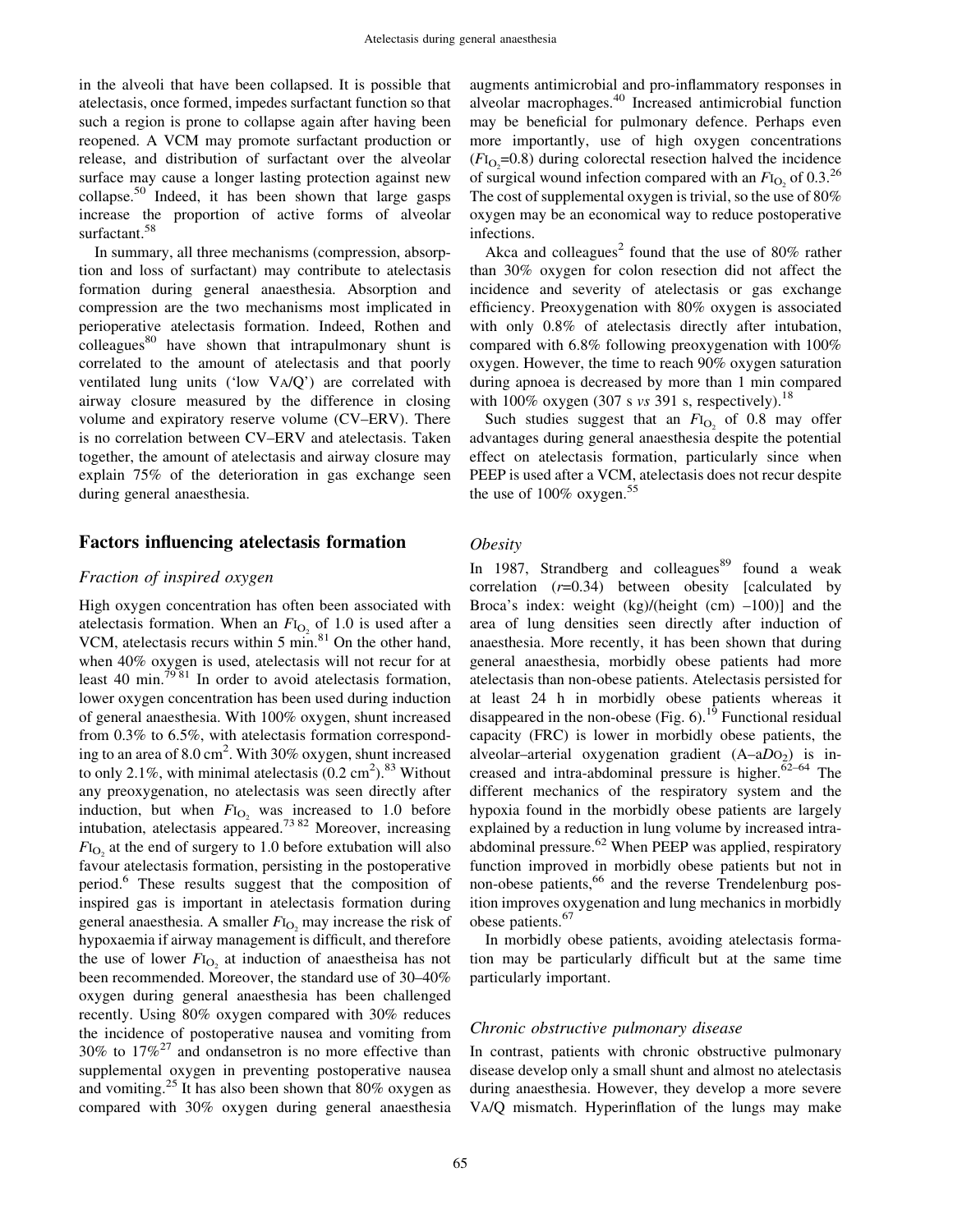

Morbidly obese

Before induction

After extubation





Non-obese

Fig 6 Samples of CT scans of a morbidly obese and a non-obese patient before anaesthesia, after extubation and 24 h later. These slices were taken at the level of the interventricular septum (from Eichenberger and colleagues<sup>19</sup>).

them resist collapse or airway closure may prevent gas from leaving the alveoli (gas trapping).  $31$ 

#### Other factors

Atelectasis during anaesthesia is found in all ages, from the newborn<sup>14 86</sup> to patients over 80 years of age.<sup>30</sup> Interestingly, the magnitude of atelectasis seems to be independent of age in adults, and 80-year-old patients have no more atelectasis than younger patients.<sup>30</sup> In children, densities appear rapidly in the dependent lung regions following induction of anaesthesia, while atelectasis was not seen in sedated children.<sup>43 87 88</sup> This is important because these atelectasis may obscure pulmonary metastases in 68% of children.<sup>86</sup>

In contrast to the circumstances in adults, atelectasis occurs even when preoxygenation is avoided and  $FI_{\text{O}_2}$  < 0.4 is used intraoperatively. $87$  Atelectasis in the dependent regions of the lung in children during anaesthesia cannot be explained by reabsorption of oxygen alone. Although the inward recoil of a child's lungs is similar to that of young adults, the outward recoil of the chest wall is less.<sup>16</sup> This results in a decrease in the FRC, and the less negative intrathoracic pressure increases the tendency both to airway closure and to the development of atelectasis. $4^{23}$ 

Less contribution of the rib cage to ventilation has been demonstrated in children during halothane anaesthesia.<sup>95</sup> In infants, contraction of the diaphragm may cause paradoxical inward movement of the highly deformable chest wall, which could reduce ventilatory efficiency and increase diaphragmatic fatigue. Closing volume is greater in young children, in whom the elastic supporting structure of the lung is incompletely developed. This puts an infant at greater risk for atelectasis since airway closure can occur even during tidal breathing. The infant's lung is less compliant in relation to the chest wall: the net effect is a lower resting volume (FRC) than that seen in adults. Moreover, in children, PEEP  $(5 \text{ cm } H_2O)$  maintained throughout anaesthesia is able to recruit all the available alveolar units and promote the disappearance of atelectatic areas in dependent pulmonary regions.<sup>87</sup>

## Importance of atelectasis on patient outcome

Since most of atelectasis appearing during general anaesthesia resolves within 24 h after surgery<sup>19</sup> one may argue that there is no need to prevent or study atelectasis since it may have no long-lasting effects. Indeed, often the lung dysfunction is transient and normal lung function resumes soon after anaesthesia and surgery. Nevertheless, patients do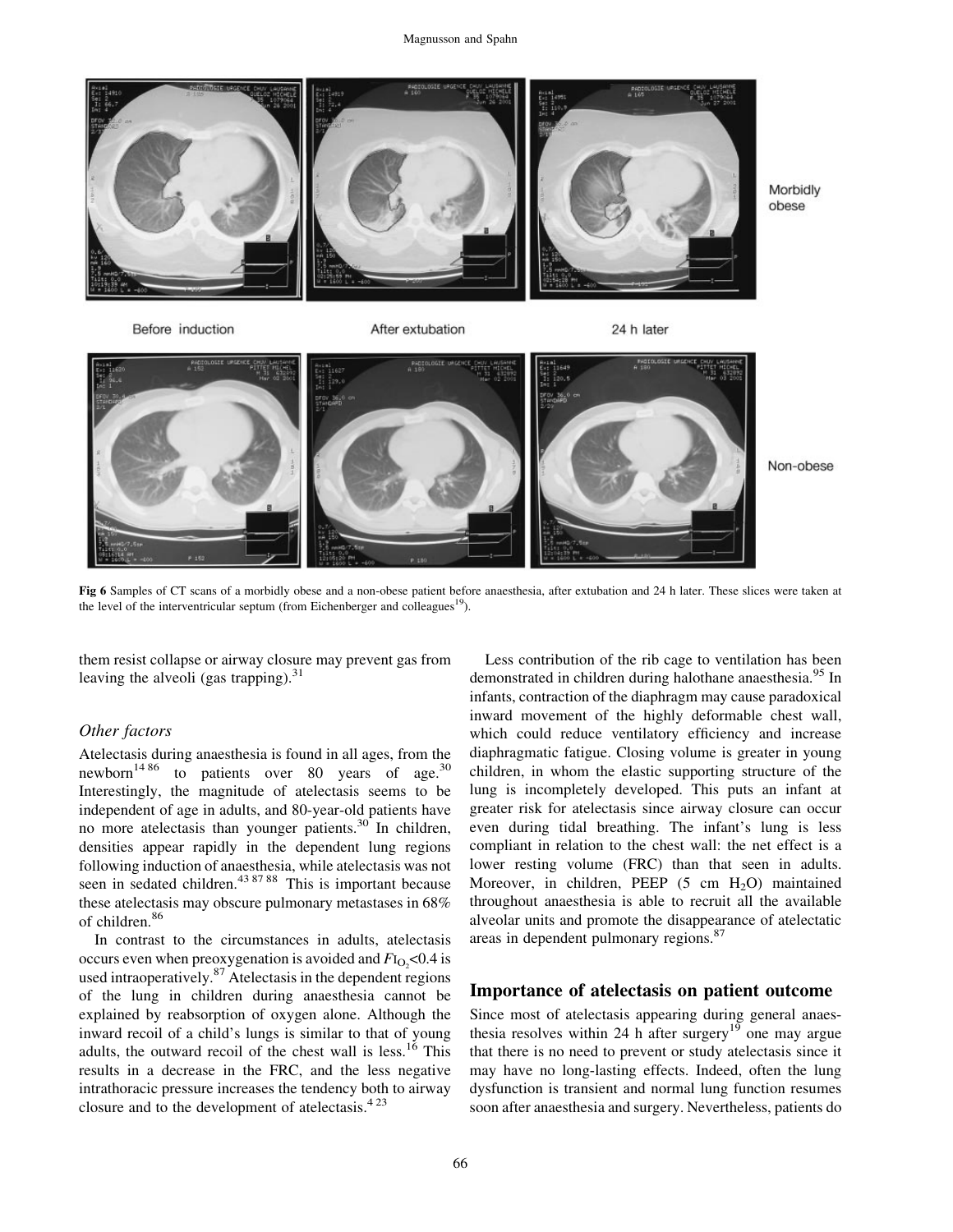

**Fig 7** Changes of arterial oxygen saturation  $(S_{0<sub>2</sub>})$  during apnoea in children, in an obese adult and in a 'typical' postoperative patient compared with the 'standard' adult (from Farmery and colleagues<sup>20</sup>).

develop perioperative respiratory complications.<sup>8 11</sup> Since the number of anaesthetic procedures in the Western world is considerable (60-70 000 occasions per million inhabitants, with more than half of these being general anaesthesia), even a small fraction of complications results in a large number of patients.

Some pulmonary complications occur during or immediately after anaesthesia, mainly hypoxaemia, and some will occur later, mainly pneumonia.

#### Perioperative hypoxaemia

Mild-to-moderate hypoxaemia, defined as an arterial saturation of 85–90%, occurs in approximately half of all patients undergoing elective surgery and can last from a few seconds to up to 30 min.<sup>54</sup> More alarming is the fact that about  $20\%$ of the patients may suffer from severe hypoxaemia (oxygen saturation <81% for up to 5 min) during anaesthesia  $^{54}$  and 13% in the post-anaesthesia care unit  $(PACU)$ .<sup>53</sup> Thirtythree percent of hypoxaemic events occur during induction of anaesthesia, one-third intraoperatively and one-third during awakening and in the PACU.<sup>11</sup> Nowadays, more frequent peripheral arterial saturation monitoring may reduce intraoperative hypoxaemic events compared with the 1980s.

#### Hypoxaemia during induction of anaesthesia

In the UK during the 1980s, three pregnant women died annually during induction of general anaesthesia because of failure to ventilate or intubate. It is estimated that difficulty in airway management during induction of anaesthesia accounts for  $600$  patient deaths per year.<sup>39</sup> Difficult airway management is not easily anticipated; therefore this complication may arise during every anaesthesia induction. During apnoea, oxygenation depends on the oxygen stores, which are small and are mainly in three compartments: the lungs, plasma and red cells. The normal store of oxygen is approximately 1500 ml, and may be increased to 3700 ml

with preoxygenation with  $100\%$  oxygen.<sup>99</sup> Half of this increase is from the increase in the oxygen concentration in the FRC. Therefore, prevention of atelectasis formation, which diminishes FRC, during induction of anaesthesia is important for all patients.

A greater oxygen store allows a greater margin of safety, with more time for airway management. Time to a 90% oxygen saturation is longest when anaesthesia induction is done with 100% oxygen, although this is associated with significant atelectasis formation.<sup>18</sup> However, such atelectasis can be prevented by application of an end-expiratory positive pressure during anaesthesia induction despite the use of  $100\%$  oxygen<sup>84</sup> and this will prolong the time to desaturation by more than 2 min (unpublished observations). In patients at increased risk of rapid desaturation, greater oxygen stores would be especially useful. In a mathematical model, effective preoxygenation in a 'standard adult' results in a time to decrease arterial saturation to  $85\%$  of  $502$  s.<sup>20</sup> This is reduced to 180 s in the 10-kg infant and 171 s in the morbidly obese (Fig. 7).

#### Hypoxaemia during awakening and in the PACU

Transport from the operating room to the PACU is another period particularly at risk for hypoxaemic events. During this transport, patients may be without monitoring of oxygen saturation and without supplemental oxygen. At arrival in the PACU, 20% of patients may have an oxygen saturation <92% and in 10% the saturation may be  $\langle 90\% \rangle$ .<sup>51</sup> Age and obesity increase the risk. In the PACU within 3 h of surgery, 7% of patients will have at least one episode of desaturation <90%, and 3% will desaturate to <85%. This proportion is greater for thoraco-abdominal procedures, when more than half of the patients will have oxygen saturation <90% and 20% of patients will have severe hypoxaemia  $(<85\%)$ .<sup>102</sup> Despite the use of 40% oxygen given by face mask, 15% of patients will have an oxygen saturation below 92% lasting more than 30 s. $85$  During a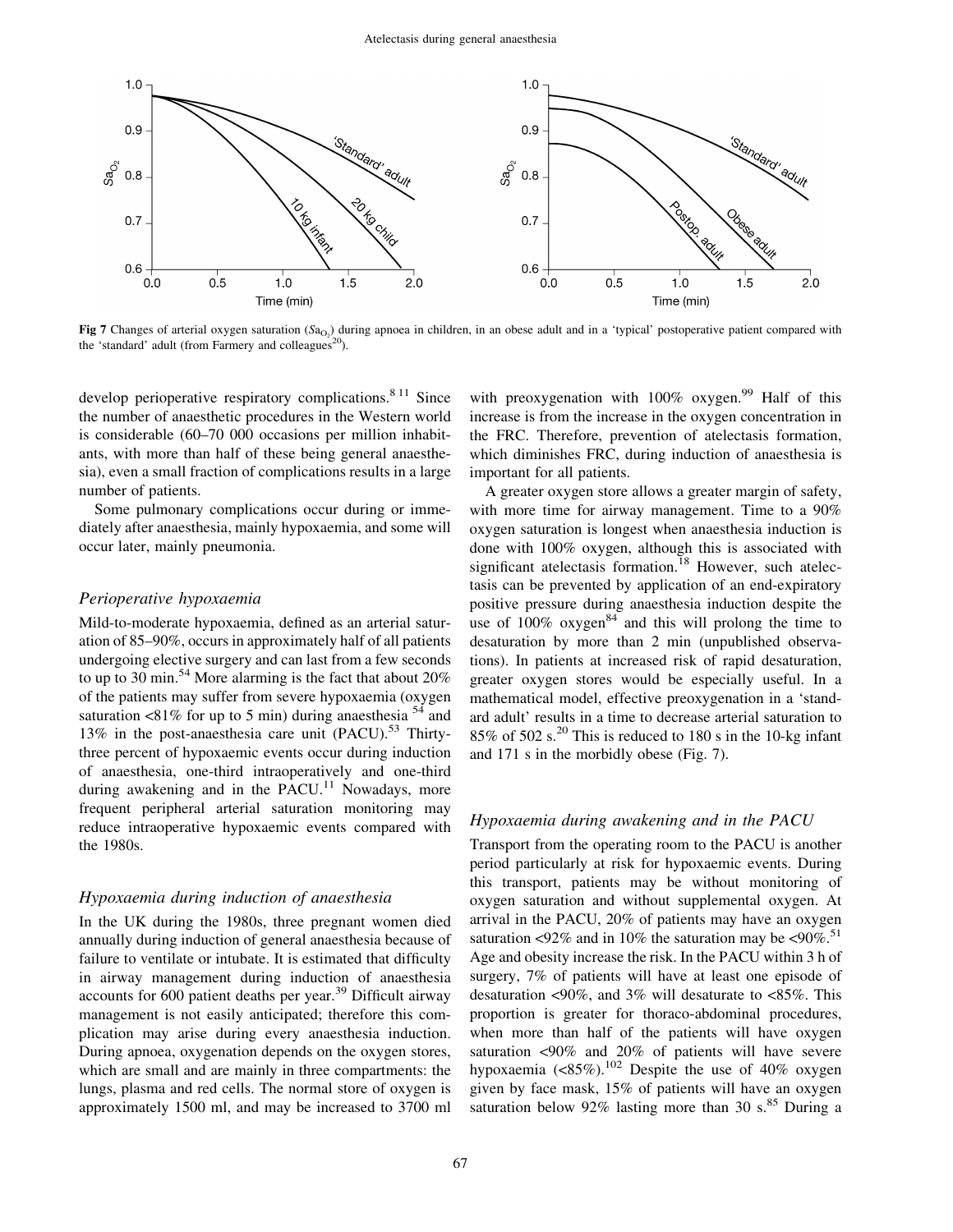

Fig 8 Atelectasis before (time=0) and during the vital capacity manoeuvre. Mean values and SD (error bars) are shown. An exponential decay curve is fitted to individual data (from Rothen and colleagues<sup>77</sup>).

stay in the PACU, 25% of all patients will have at least one episode of desaturation.

Children, particularly young children, are also subject to hypoxaemia in the immediate postoperative period.<sup>11 101</sup> On arrival in the PACU, 50% of children will have an arterial saturation <95% and 8% will be <90%. If the transport time was greater, the number of subjects with oxygen saturation levels  $<95\%$  increased.<sup>21</sup>

In a large study with more than 24 000 patients, 0.9% had an hypoxaemic event in the PACU requiring a specific intervention other than only supplemental oxygen.<sup>15</sup> Hypoxaemic events appear to prolong stay in the PACU, cause more intensive care admissions, and increase the incidence of cardiac complications. In another study, elderly cardiovascular patients (more than 80 years old) who sustained mild hypoxaemia (longer than 5 min) or severe desaturation (<80%) after surgery were more likely to experience silent myocardial ischaemia.<sup>24</sup> Other studies have shown that postoperative hypoxaemia is linked with ECG abnormalities<sup>76</sup> or delirium.<sup>1</sup>

There is no clear evidence that atelectasis is the cause of all these postoperative hypoxaemic events. Respiratory depression from residual anaesthetic may contribute. In a typical postoperative scenario, hypovolaemia, reduced cardiac output, anaemia, increased VA/Q mismatch, increased shunt, hypoventilation and reduced alveolar volume can all contribute to more rapid onset of hypoxaemia (Fig. 7).<sup>20</sup>

It seems likely that preventing atelectasis formation during the whole perioperative period will increase the oxygen stores of the body. This increase in oxygen stores may reduce postoperative hypoxaemia. This may be particularly important in aged, obese and unfit patients.

## Postoperative pulmonary complications

In studies on postoperative pulmonary complications (PPC), atelectasis and pneumonia are often considered together because the changes associated with atelectasis may predispose to pneumonia. A continuum exists from noninfectious PPC (atelectasis) to infectious PPC (exacerbation of chronic bronchitis or pneumonia). In studies of noncardiac surgery, the frequency of PPC and cardiac complications (which have always received more attention) are comparable. For example, in adult men after elective abdominal surgery, PPC are more frequent than cardiac complications (estimated rates of 9.6% and 5.7%, respectively) and are associated with a longer hospital stay and greater healthcare costs. $44$  Pulmonary complications account for  $24\%$  of deaths within 6 days of surgery.<sup>8 9</sup> Postoperative pneumonia is associated with a  $30-46\%$ mortality rate, and pneumonia causes  $30-60\%$  of the infections related to mortality.<sup>42 61</sup> Some patients have increased risk of PPC. Obese patients have a  $25-30\%$  risk of developing PPC. $^{9.94}$  PPC are more common after some types of surgery, for example oesophagectomy  $(17–50\%)$  $PPC$ <sup>13 28</sup> or major head and neck surgery (15% PPC).<sup>52</sup> Despite the lack of direct evidence of a correlation between atelectasis and pneumonia, reducing or avoiding atelectasis may diminish PPC, particularly in some patients $94$  or after some types of surgery $^{28}$  and thus improve outcome.

## Prevention of atelectasis formation

A VCM can completely abolish atelectasis that develops after induction of general anaesthesia.<sup>78</sup> Lung inflation to an airway pressure of 20 cm  $H_2O$  did not affect atelectasis; an airway pressure of 30 cm  $H_2O$  reduced atelectasis; only with a pressure of 40 cm  $H<sub>2</sub>O$  maintained for 15 s is atelectatic lung tissue fully re-expanded. This pressure is equivalent to inflation to vital capacity, and thus this manoeuvre has been called the VCM. More recently, it has been shown that this manoeuvre needs to be maintained for only 7-8 s in order to re-expand all previously collapsed lung tissue (Fig.  $8$ ).<sup>77</sup> This manoeuvre not only has a 'cosmetic' effect on CT scans but also improves oxygenation. When the inspired oxygen concentration was 40%,  $Pa<sub>O2</sub>$  increased from 17.7 kPa to 22.2 kPa after the VCM.<sup>77</sup> The safety of this inflation manoeuvre has been questioned but no adverse haemodynamic or pulmonary effects have been reported. In animal experiments, repeated VCM had no deleterious pulmonary effects as measured by extravascular lung water, pulmonary clearance of  $\frac{99m}{C}$ -DTPA (which is a marker of the functional integrity of the alveolocapillary barrier) and light microscopy.<sup>48</sup>

Tusman and colleagues $97$  studied an alternative manoeuvre. They increased both PEEP to 15 cm H<sub>2</sub>O and tidal volume to either 18 ml  $kg^{-1}$  or to a volume that caused a peak airway pressure of 40 cm  $H_2O$ , and maintained this for 10 breaths. PEEP was then decreased stepwise to 5 cm  $H_2O$ and tidal volume reduced to 9 ml  $kg^{-1}$ . This procedure increased  $Pa<sub>O<sub>2</sub></sub>$ , which persisted for 120 min. The same method (Fig. 9) was also successful in augmenting arterial oxygenation during one-lung ventilation.<sup>95</sup>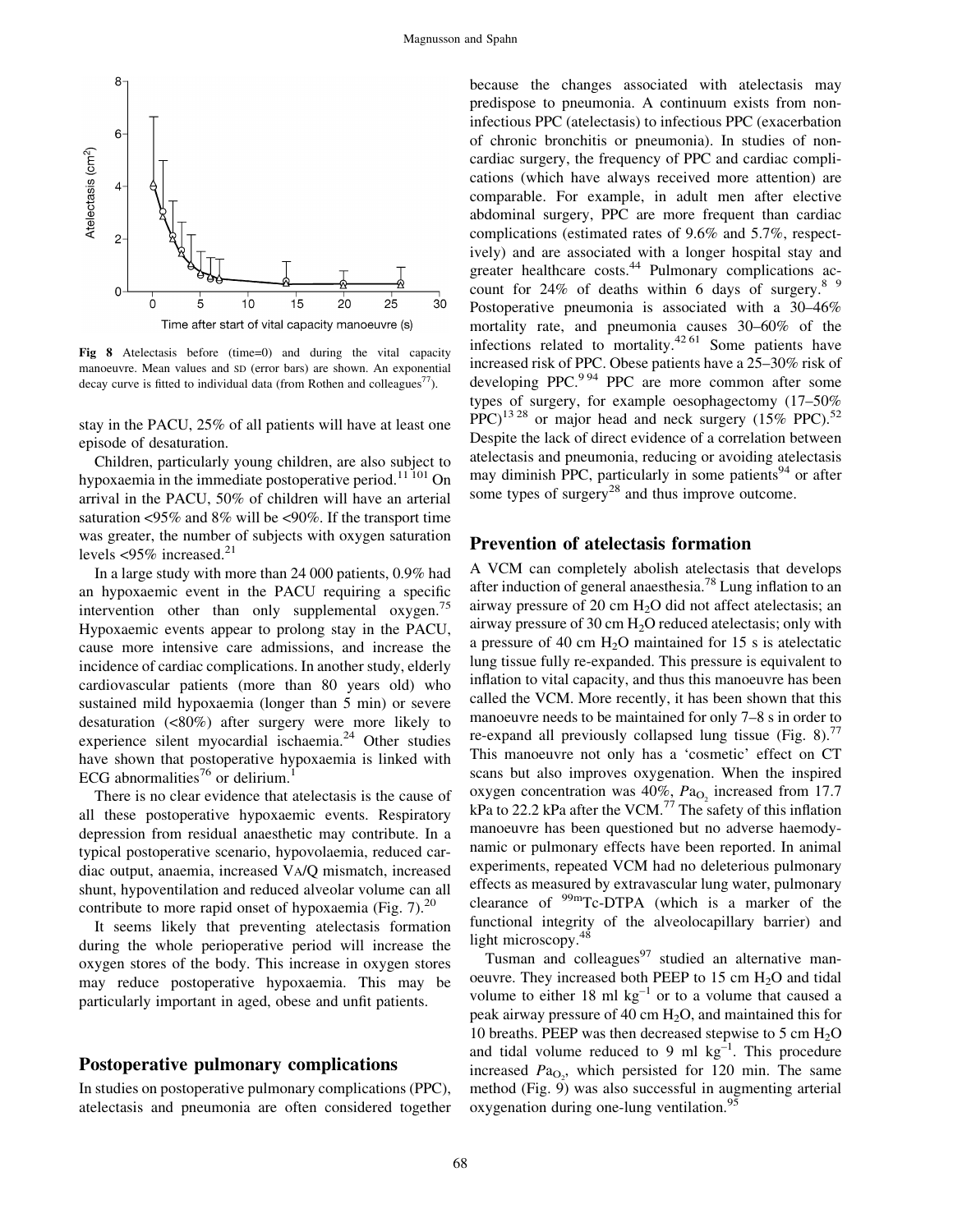

Fig 9 Schematic representation of the alveolar recruitment strategy. In pressure control ventilation, the pressure amplitude of 20 cm H<sub>2</sub>O remains constant throughout the manoeuvre. Each pressure step is maintained for 1 min. After airway pressures of  $40/20$  cm  $H<sub>2</sub>O$ , the pressures are reduced to  $30/10$  cm  $H<sub>2</sub>O$ . The initial settings are then resumed. (Paw, pulmonary airway pressure; Pip, peak inspiratory pressure; from Tusman and colleagues $96$ .

The application of a PEEP of 10 cm  $H<sub>2</sub>O$  has been tested in several studies and will consistently reopen collapsed lung tissue.<sup>73292</sup> However, some atelectasis persists in most patients. Further increases in PEEP level could re-expand this persistent atelectasis but PEEP may not be ideal. Firstly, shunt is not reduced and the arterial oxygenation is not always improved. Persistent shunt may be explained by the redistribution of blood flow towards the most dependent parts of the lung when intrathoracic pressure is increased, so that residual atelectasis lung receives a larger share of the pulmonary blood flow when PEEP is applied.<sup>100</sup> The increased intrathoracic pressure will also impede venous return and reduce cardiac output. This will decrease venous oxygen tension and augment the impact of shunted blood and perfusion of poorly ventilated regions on arterial oxygenation. Secondly, the lung may re-collapse rapidly after discontinuation of PEEP. Within 1 min after cessation of PEEP the collapse is as large as it was before the application of PEEP.<sup>34</sup> However, PEEP applied immediately after a VCM will completely prevent recurrence of atelectasis, even when 100% oxygen is used.<sup>55</sup>

During induction of anaesthesia, application of PEEP (6 cm H<sub>2</sub>O) can prevent formation of atelectasis<sup>84</sup> and can increase the margin of safety before intubation. Application of PEEP (10 cm  $H_2O$ ) in morbidly obese patients is also very effective for the prevention of atelectasis during induction.<sup>12</sup>

Clarke and colleagues $10$  compared four treatments (manual inflations, large tidal volumes, PEEP, and pressure control inverse ratio ventilation [IRV]), using the  $A-aDO<sub>2</sub>$ as the measure of atelectasis during anaesthesia, to determine if any of these treatments affected atelectasis after anaesthesia. PEEP and IRV were most effective in reducing intraoperative  $A-aDO<sub>2</sub>$ , and no treatment affected postoperative A-a $D_2$ . However, since increasing  $F_{1<sub>O<sub>2</sub>}</sub>$  even for a few minutes before extubation can cause atelectasis, this could explain why no difference was seen after anaesthesia in Clarke's study.

Large tidal volumes  $(22 \text{ ml kg}^{-1})$  do not improve oxygenation in morbidly obese patients during general anaesthesia. $3$  With these large tidal volumes, peak inspiratory airway pressure increased to  $38 \text{ cm H}_2\text{O}$  but with an end-inspiratory airway pressure of only 28 cm  $H_2O$ . This plateau pressure is far from the 40 cm  $H_2O$  airway pressure applied for 10 s that will relieve atelectasis in non-obese patients. The pressure generated in these obese patients was probably insufficient to re-expand the atelectasis and improve gas exchange.

Allowing spontaneous breathing during mechanical ventilation, even as little as  $10-20\%$  of the total ventilation, improves gas exchange. This can be done with airway pressure release ventilation (APRV) or biphasic positive airway pressure (BiPAP), as it is frequently called in Europe. Putensen and colleagues<sup>69</sup> found better oxygenation in animals with APRV than with conventional mechanical ventilation. Patients with ARDS showed similar improvement.<sup>68</sup> The long-term effects of APRV (72-h ventilation) in patients with acute lung injury were compared with control patients receiving pressure-controlled, time-cycled mechanical ventilation. $70$  Patients receiving APRV had greater respiratory compliance,  $Pa<sub>O</sub>$ . and cardiac output. APRV was associated with fewer days of ventilation (15 days with APRV vs 21 days with pressurecontrolled ventilation). The better cardiopulmonary function was attributed to recruitment of collapsed lung units. Spontaneous breathing contributed only  $10-20\%$  of total ventilation in these studies. Perhaps gas exchange would also improve with this technique during general anaesthesia in normal patients.

Use of the BiPAP system with inspiratory and expiratory positive airway pressure set at 12 and 4 cm  $H_2O$ , respectively  $(12/4)$  to treat obese patients for the first 24 h after gastroplasty significantly reduced pulmonary dysfunction, indicated by forced vital capacity, forced expiratory volume in 1 s  $(FEV_1)$  and oxygen saturation, and pulmonary function recovers more rapidly (Fig. 10).<sup>36</sup> With lower BiPAP pressure  $(8/4 \text{ cm H}_2\text{O})$  or only supplemental oxygen via a face mask, the pulmonary dysfunction was more severe and lasted longer. Atelectasis was not measured in this study but it is possible that the positive airway pressure applied after extubation could reduce atelectasis, explaining in part the improved lung mechanics.

By combining some of these techniques, it could be possible to prevent atelectasis formation during general anaesthesia.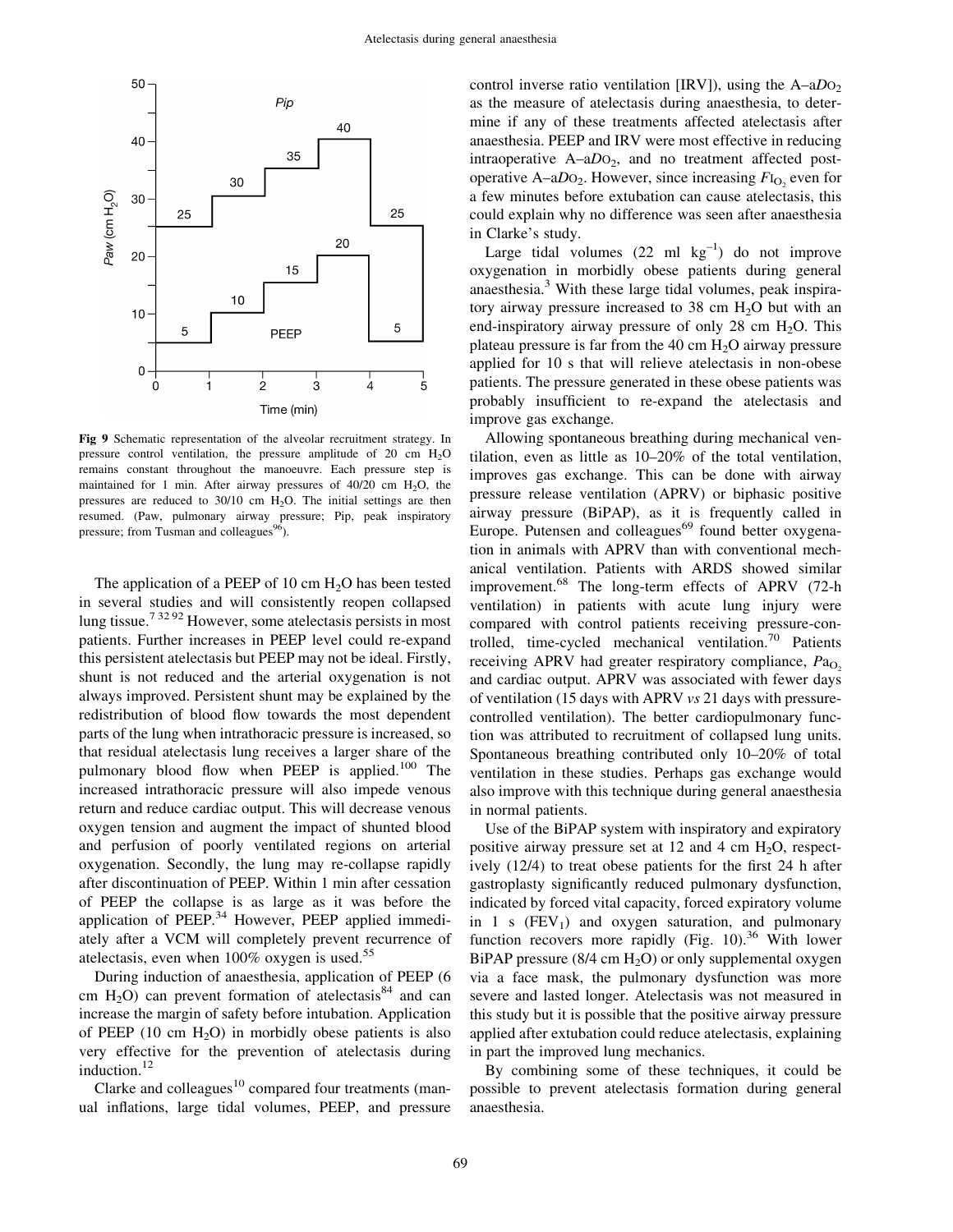

Fig 10 Effect of bi-level positive airway pressure (BiPAP) on  $FEV<sub>1</sub>$ . \*P<0.05 compared with the other two groups (from Joris and  $\text{colleagues}^{36}$ ).

## **Conclusion**

Atelectasis that develops during general anaesthesia may lead to perioperative pulmonary complications. Prevention of atelectasis formation is therefore an important goal.

#### References

- 1 Aakerlund LP, Rosenberg J. Postoperative delirium: treatment with supplementary oxygen. Br  $\vert$  Anaesth 1994; 72: 286-90
- 2 Akca O, Podolsky A, Eisenhuber E, et al. Comparable postoperative pulmonary atelectasis in patients given 30% or 80% oxygen during and 2 hours after colon resection. Anesthesiology 1999; 91: 991-8
- 3 Bardoczky GI, Yernault JC, Houben JJ, d'Hollander AA. Large tidal volume ventilation does not improve oxygenation in morbidly obese patients during anesthesia. Anesth Analg 1995; 81: 385-8
- 4 Beardsmore CS, Stocks J, Helms P. Elastic properties of the respiratory system in infants. Eur Respir J Suppl 1989; 4: 135-9
- 5 Bendixen HH, Hedley-White J, Laver MB. Impaired oxygenation in surgical patients during general anesthesia with controlled ventilation. A concept of atelectasis. N Engl | Med 1963; 269:  $991-6$
- **6** Benoît Z, Wicky S, Fischer J-F, et al. The effect of increased  $F_{1O_2}$ before tracheal extubation on postoperative atelectasis. Anesth Analg 2002; 95: 1777-81
- 7 Brismar B, Hedenstierna G, Lundquist H, et al. Pulmonary densities during anesthesia with muscular relaxation  $-$  a proposal of atelectasis. Anesthesiology 1985; 62: 422-8
- 8 Brooks-Brunn JA. Postoperative atelectasis and pneumonia. Heart Lung 1995; 24: 94-115
- 9 Brooks-Brunn JA. Predictors of postoperative pulmonary complications following abdominal surgery. Chest 1997; 111: 564±71
- 10 Clarke JP, Schuitemaker MN, Sleigh JW. The effect of intraoperative ventilation strategies on perioperative atelectasis. Anaesth Intens Care 1998; 26: 262-6
- 11 Cote CJ, Goldstein EA, Cote MA, Hoaglin DC, Ryan JF. A singleblind study of pulse oximetry in children. Anesthesiology 1988; 68: 184±8
- 12 Coussa M, Proietti S, Frascarolo P, Spahn D, Magnusson L. Continuous positive airways pressure prevents atelectasis formation during induction of general anaesthesia in morbidly obese patients. Swiss Med Wkly 2002; 132: 53
- 13 Crozier TA, Sydow M, Siewert JR, Braun U. Postoperative pulmonary complication rate and long-term changes in respiratory function following esophagectomy with esophagogastrostomy. Acta Anaesthesiol Scand 1992; 36: 10-15
- 14 Damgaard-Pedersen K, Qvist T. Pediatric pulmonary CTscanning. Anaesthesia-induced changes. Pediatr Radiol 1980; 9: 145±8
- 15 Dantzker DR, Wagner PD, West JB. Proceedings: Instability of poorly ventilated lung units during oxygen breathing. J Physiol 1974; 242: 72
- 16 Davis GM, Coates AL, Dalle D, Bureau MA. Measurement of pulmonary mechanics in the newborn lamb: a comparison of three techniques. J Appl Physiol 1988; 64: 972-81
- 17 Drummond GB. Computed tomography and pulmonary measurements. Br J Anaesth 1998; 80: 665-71
- 18 Edmark L, Enlund M, Kostova-Aherdan K, Hedenstierna G. Atelectasis formation and apnoea tolerance after preoxygenation with 100%, 80%, or 60% oxygen. Anesthesiology 2001; 95: A1330
- 19 Eichenberger A-S, Proietti S, Wicky S, et al. Morbid obesity and postoperative pulmonary atelectasis: an underestimated problem. Anesth Analg 2002; 95: 1788-92
- 20 Farmery AD, Roe PG. A model to describe the rate of oxyhaemoglobin desaturation during apnoea. Br J Anaesth 1996; 76: 284-91
- 21 Fossum SR, Knowles R. Perioperative oxygen saturation levels of pediatric patients. *| Post Anesth Nurs* 1995; 10: 313-19
- 22 Froese AB, Bryan AC. Effects of anesthesia and paralysis on diaphragmatic mechanics in man. Anesthesiology 1974; 41: 242-55
- 23 Gerhardt T, Bancalari E. Chestwall compliance in full-term and premature infants. Acta Paediatr Scand 1980; 69: 359-64
- 24 Gill NP, Wright B, Reilly CS. Relationship between hypoxaemic and cardiac ischaemic events in the perioperative period. Br J Anaesth 1992; 68: 471-3
- 25 Goll V, Akca O, Greif R, et al. Ondansetron is no more effective than supplemental intraoperative oxygen for prevention of postoperative nausea and vomiting. Anesth Analg 2001; 92: 112±17
- 26 Greif R, Akca O, Horn EP, Kurz A, Sessler DI. Supplemental perioperative oxygen to reduce the incidence of surgical-wound infection. Outcomes Research Group. N Engl J Med 2000; 342:  $161 - 7$
- 27 Greif R, Laciny S, Rapf B, Hickle RS, Sessler DI. Supplemental oxygen reduces the incidence of postoperative nausea and vomiting. Anesthesiology 1999; 91: 1246-52
- 28 Griffin SM, Shaw IH, Dresner SM. Early complications after Ivor Lewis subtotal esophagectomy with two-field lymphadenectomy: risk factors and management. J Am Coll Surg 2002; 194: 285-97
- 29 Gunnarsson L, Strandberg A, Brismar B, et al. Atelectasis and gas exchange impairment during enflurane/nitrous oxide anaesthesia. Acta Anaesthesiol Scand 1989: 33: 629-37
- 30 Gunnarsson L, Tokics L, Gustavsson H, Hedenstierna G. Influence of age on atelectasis formation and gas exchange impairment during general anaesthesia. Br J Anaesth 1991; 66: 423±32
- 31 Gunnarsson L, Tokics L, Lundquist H, et al. Chronic obstructive pulmonary disease and anaesthesia: formation of atelectasis and gas exchange impairment. Eur Respir | 1991; 4: 1106-16
- 32 Hachenberg T, Lundquist H, Tokics L, Brismar B, Hedenstierna G. Analysis of lung density by computed tomography before and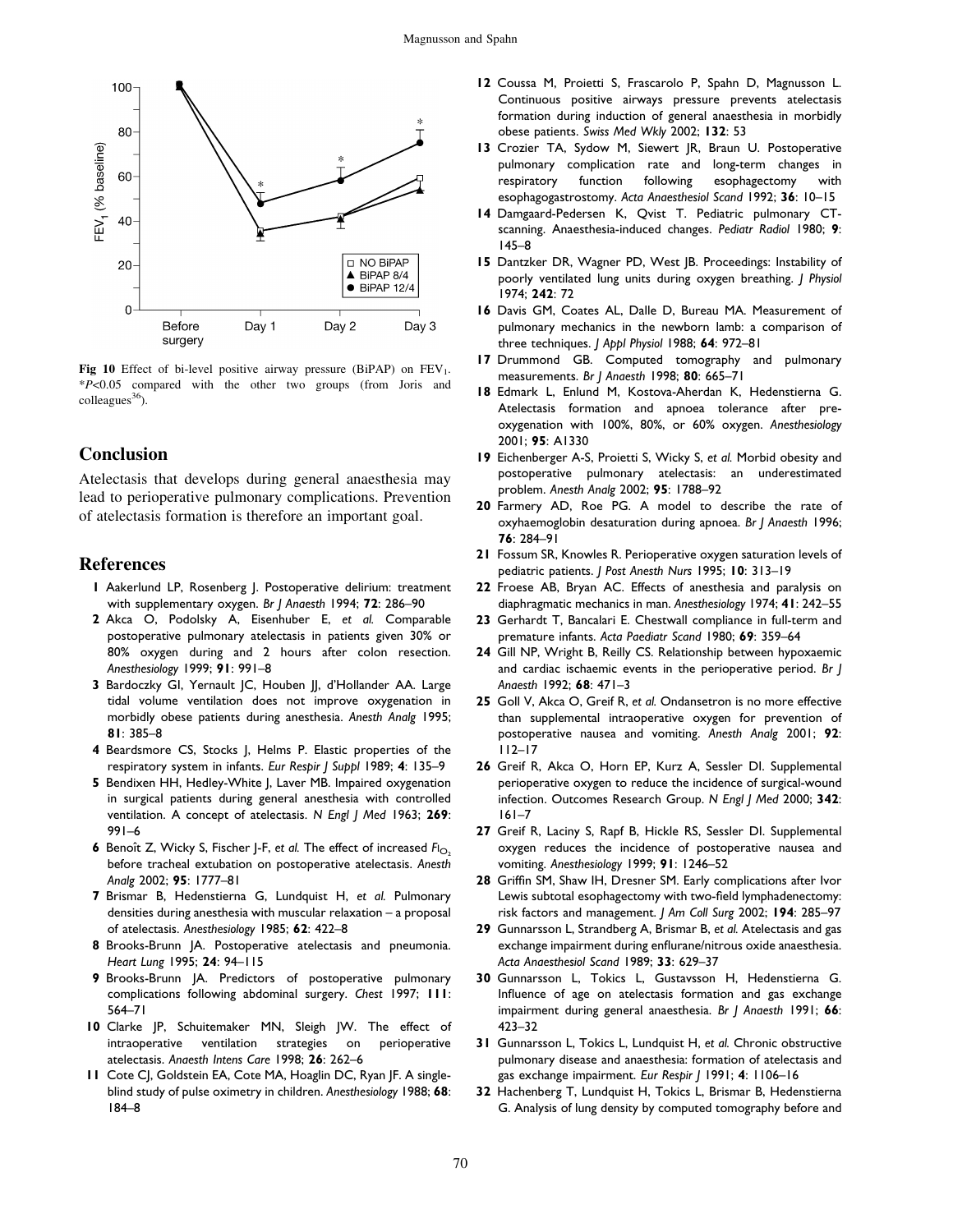during general anaesthesia. Acta Anaesthesiol Scand 1993; 37: 549-55

- 33 Hedenstierna G, Lundquist H, Lundh B, et al. Pulmonary densities during anaesthesia. An experimental study on lung morphology and gas exchange. Eur Respir J 1989; 2: 528-35
- 34 Hedenstierna G, Tokics L, Lundquist H, et al. Phrenic nerve stimulation during halothane anesthesia. Effects of atelectasis. Anesthesiology 1994; 80: 751-60
- 35 Hedenstierna G, Tokics L, Strandberg A, Lundquist H, Brismar B. Correlation of gas exchange impairment to development of atelectasis during anaesthesia and muscle paralysis. Acta Anaesthesiol Scand 1986; 30: 183-91
- 36 Joris JL, Sottiaux TM, Chiche JD, Desaive CJ, Lamy ML. Effect of bi-level positive airway pressure (BiPAP) nasal ventilation on the postoperative pulmonary restrictive syndrome in obese patients undergoing gastroplasty. Chest 1997; 111: 665-70
- 37 Joyce CJ, Baker AB, Kennedy RR. Gas uptake from an unventilated area of lung: computer model of absorption atelectasis. J Appl Physiol 1993; 74: 1107-16
- 38 Joyce CJ, Williams AB. Kinetics of absorption atelectasis during anesthesia: a mathematical model. J Appl Physiol 1999; 86: 1116±25
- 39 King TA, Adams AP. Failed tracheal intubation. Br J Anaesth 1990; 65: 400-14
- 40 Kotani N, Hashimoto H, Sessler DI, et al. Supplemental intraoperative oxygen augments antimicrobial and proinflammatory responses of alveolar macrophages. Anesthesiology 2000; 93: 15±25
- 41 Krayer S, Rehder K, Vettermann J, Didier EP, Ritman EL. Position and motion of the human diaphragm during anesthesia-paralysis. Anesthesiology 1989; 70: 891-8
- 42 Kroenke K, Lawrence VA, Theroux JF, Tuley MR. Operative risk in patients with severe obstructive pulmonary disease. Arch Intern Med 1992; 152: 967-71
- 43 Lam WW, Chen PP, So NM, Metreweli C. Sedation versus general anaesthesia in paediatric patients undergoing chest CT. Acta Radiol 1998; 39: 298-300
- 44 Lawrence VA, Hilsenbeck SG, Mulrow CD, et al. Incidence and hospital stay for cardiac and pulmonary complications after abdominal surgery. J Gen Intern Med 1995; 10: 671-8
- 45 Lindberg P, Gunnarsson L, Tokics L, et al. Atelectasis and lung function in the postoperative period. Acta Anaesthesiol Scand 1992; 36: 546-53
- 46 Loring SH, Butler JP. Gas exchange in body cavities. In: Farhi LE, Tenney SM, eds. Handbook of Physiology. Section 3, The Respiratory System. Volume 4, Gas Exchange. Bethesda, Maryland: Am Physiol Soc, 1987; 283-95
- 47 Lundquist H, Hedenstierna G, Strandberg A, Tokics L, Brismar B. CT-assessment of dependent lung densities in man during general anaesthesia. Acta Radiol 1995; 36: 626-32
- 48 Magnusson L, Tenling A, Lemoine R, et al. The safety of one, or repeated, vital capacity maneuvers during general anesthesia. Anesth Analg 2000; 91: 702-7
- 49 Magnusson L, Zemgulis V, Wicky S, et al. Atelectasis is a major cause of hypoxemia and shunt after cardiopulmonary bypass: an experimental study. Anesthesiology 1997; 87: 1153-63
- 50 Mason RJ. Surfactant secretion. In: Robertson B, van Golde LMG, Batenburg JJ, eds. Pulmonary Surfactant. From Molecular Biology to Clinical Practice. Amsterdam: Elsevier, 1992; 295-312
- 51 Mathes DD, Conaway MR, Ross WT. Ambulatory surgery: room air versus nasal cannula oxygen during transport after general anesthesia. Anesth Analg 2001; 93: 917-21
- 52 McCulloch TM, Jensen NF, Girod DA, Tsue TT, Weymuller EA

Jr. Risk factors for pulmonary complications in the postoperative head and neck surgery patient. Head Neck 1997; 19: 372-7

- 53 Moller JT. Anesthesia related hypoxemia. The effect of pulse oximetry monitoring on perioperative events and postoperative complications. Dan Med Bull 1994; 41: 489-500
- 54 Moller JT, Johannessen NW, Berg H, Espersen K, Larsen LE. Hypoxaemia during anaesthesia—an observer study. Br J Anaesth 1991; 66: 437-44
- 55 Neumann P, Rothen HU, Berglund JE, et al. Positive endexpiratory pressure prevents atelectasis during general anaesthesia even in the presence of a high inspired oxygen concentration. Acta Anaesthesiol Scand 1999; 43: 295-301
- 56 Nunn JF. Factors influencing the arterial oxygen tension during halothane anaesthesia with spontaneous respiration. Br J Anaesth 1964; 36: 327-41
- 57 Nyman G, Funkquist B, Kvart C, et al. Atelectasis causes gas exchange impairment in the anaesthetised horse. Equine Vet J 1990; 22: 317-24
- 58 Oyarzun MJ, Iturriaga R, Donoso P, et al. Factors affecting distribution of alveolar surfactant during resting ventilation. Am J Physiol 1991; 261: 210-17
- 59 Pasteur W. Massive collapse of the lung. Lancet 1908; 1351-3
- 60 Pasteur W. Active lobar collapse of the lung after abdominal operations. Lancet 1910; 2: 1080-3
- 61 Pedersen T, Viby-Mogensen J, Ringsted C. Anaesthetic practice and postoperative pulmonary complications. Acta Anaesthesiol Scand 1992; 36: 812-18
- 62 Pelosi P, Croci M, Ravagnan I, et al. Respiratory system mechanics in sedated, paralyzed, morbidly obese patients. J Appl Physiol 1997; 82: 811-18
- 63 Pelosi P, Croci M, Ravagnan I, et al. The effects of body mass on lung volumes, respiratory mechanics, and gas exchange during general anesthesia. Anesth Analg 1998; 87: 654-60
- 64 Pelosi P, Croci M, Ravagnan I, Vicardi P, Gattinoni L. Total respiratory system, lung, and chest wall mechanics in sedatedparalyzed postoperative morbidly obese patients. Chest 1996; 109: 144±51
- 65 Pelosi P, Crotti S, Brazzi L, Gattinoni L. Computed tomography in adult respiratory distress syndrome: what has it taught us? Eur Respir | 1996; 9: 1055-62
- 66 Pelosi P, Ravagnan I, Giurati G, et al. Positive end-expiratory pressure improves respiratory function in obese but not in normal subjects during anesthesia and paralysis. Anesthesiology 1999; 91: 1221–31
- 67 Perilli V, Sollazzi L, Bozza P, et al. The effects of the reverse Trendelenburg position on respiratory mechanics and blood gases in morbidly obese patients during bariatric surgery. Anesth Analg 2000; 91: 1520-5
- 68 Putensen C, Mutz NJ, Putensen-Himmer G, Zinserling J. Spontaneous breathing during ventilatory support improves ventilation-perfusion distributions in patients with acute respiratory distress syndrome. Am J Respir Crit Care Med 1999;  $159: 1241-8$
- 69 Putensen C, Rasanen J, Lopez FA. Ventilation-perfusion distributions during mechanical ventilation with superimposed spontaneous breathing in canine lung injury. Am J Respir Crit Care Med 1994; 150: 101-8
- 70 Putensen C, Zech S, Wrigge H, et al. Long-term effects of spontaneous breathing during ventilatory support in patients with acute lung injury. Am J Respir Crit Care Med 2001; 164: 43-9
- 71 Reber A, Bein T, Hogman M, et al. Lung aeration and pulmonary gas exchange during lumbar epidural anaesthesia and in the lithotomy position in elderly patients. Anaesthesia 1998; 53: 854±61